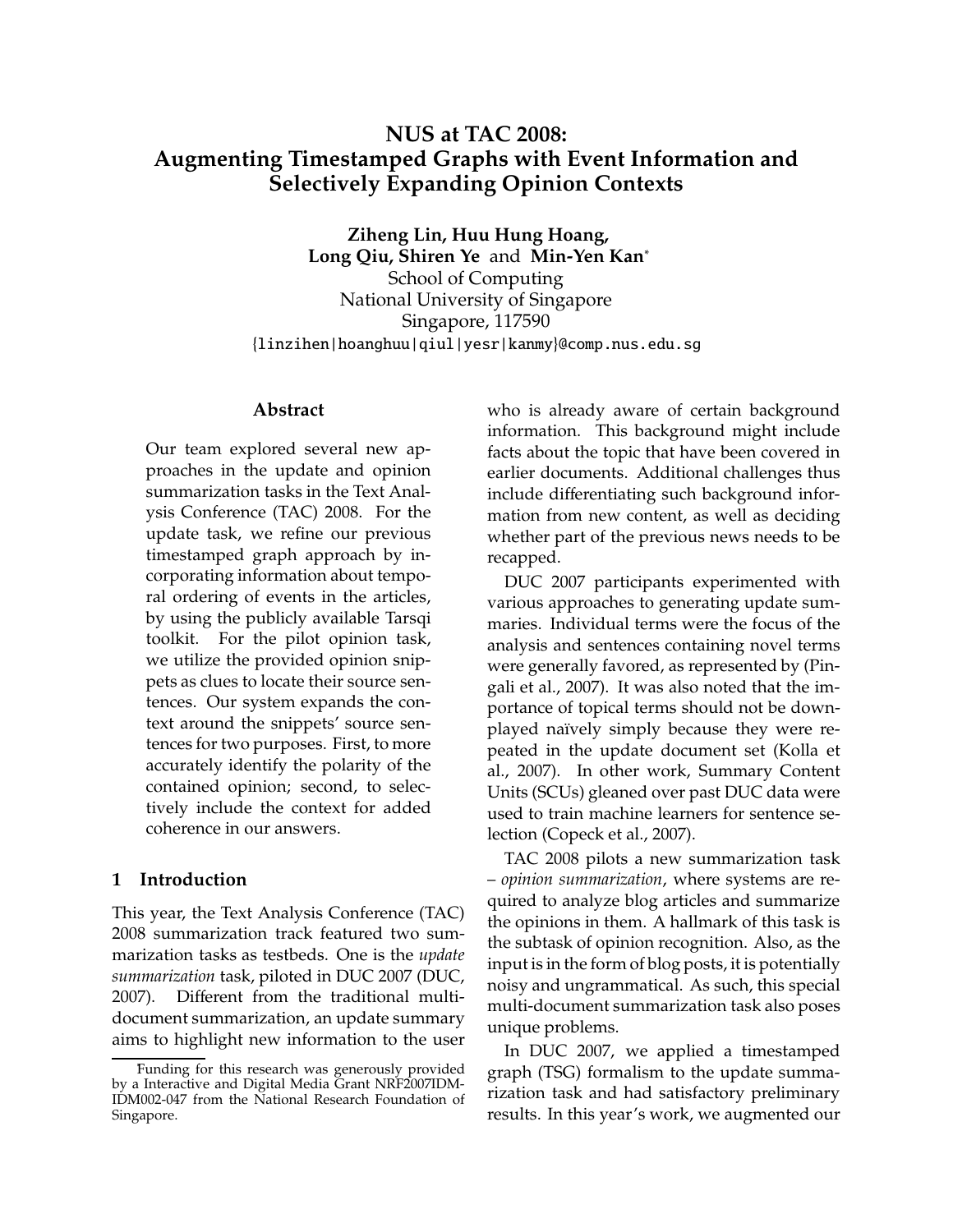update summarization system by incorporating the Tarsqi toolkit (Saurí et al., 2005; Mani and Wilson, 2000; Mani et al., 2003), which tags and temporally orders (mentions of) events in texts. To our knowledge, our work reports the first time that temporal relations among events are considered in update summarization. Although our system did not perform well in the generic summarization task for document set A, our approach focused on the update summarization and resulted in a large improvement when summarizing for updates on the document set B (an improvement of 20 positions in ROUGE-2). This implies that temporal relations among events are helpful in extracting update information.

For the opinion summarization task, we argue that the *contexts* of mentions of opinions are important as they complement the points conveyed through the opinion mentions themselves. Accordingly, we focus on discerning and selectively incorporating the pertinent contexts of the given relevant text snippets. To this end, we mine terms reflecting users' interests from the Web and compile patterns commonly used to express supporting information. The experimental results validate our focus on the contexts: while a strategy to include simply the surrounding sentences makes a strong baseline opinion summarizer, carefully filtering such candidate contexts can improve the performance even further.

The remainder of this paper is organized as follows. Section 2 gives an overview of our update and opinion summarization systems. The technical details and evaluation results of them are presented in Section 3 and Section 4, respectively. Finally, Section 5 concludes the outcome of our participation this year.

#### **2 System Overview**

**Update Summarization.** A system overview of our update summarization system is shown in Figure 1. The *Temporal Link Extractor* based on Tarsqi labels events and time in the input and extracts temporal links among them. Given sentences labeled with event, time and temporal

link information, the *Timestamp Tagger* assigns each sentence with a timestamp.

The next three modules are identical to our system reported in last year. The *Graph Constructor* adds sentences as nodes into our graph representation of the articles by the order of the sentence timestamps, and edges are constructed by computing sentence similarities. After the graph is constructed, the *Sentence Ranker* applies a PageRank algorithm to redistribute the sentence weights, resulting in a ranked list of the sentences after PageRank converges. With this ranked list, the *Sentence Extractor* uses a modified MMR reranker to extract highly-ranked sentences that are not overlapped with sentences from the summary for previous set and sentences that are just extracted.

Our system acts as a generic summarizer with Set A. When summarizing Set B, the previous summary for Set A is used as an input to the reranking process.



Figure 1: System overview for update summarizer

**Opinion Summarization.** Figure 2 gives an overview of our opinion summarization pipeline. The input to the system is a list of snippets, a set of blog documents, and a target that consists of multiple queries. For each given snippet, a *Snippet Context Selector* finds a sentence from the documents that has the maximum cosine similarity with the snippet, and selectively includes its previous and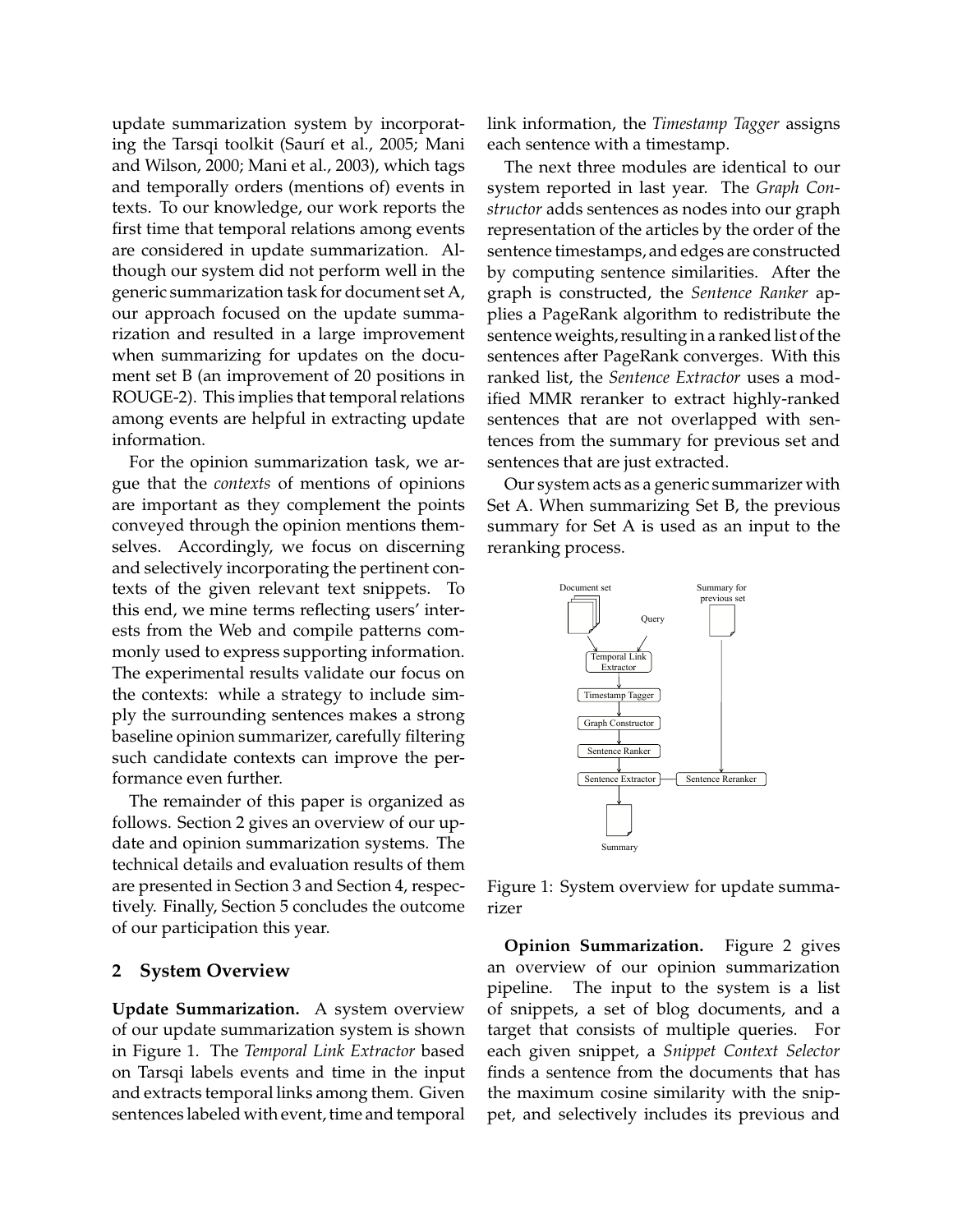

Figure 2: System overview for opinion summarizer

next sentences to produce an expanded snippet. The *Snippet Polarity Classifier* and *Query Polarity Classifier* examine the polarities of the expanded snippets and the queries, respectively. For a given target, each query will be matched with multiple expanded snippets by the *Snippet Query Matcher*. The matched sentences are then synthesized by the *Summary Generator* to produce a summary for each query.

The following two sections give an detailed description of our systems. In both systems, we treat the summarization task as extractive sentence selection (selecting *k* from *N* input sentences), and have specifically not attempted sentence post-editing.

## **3 An Augmented Timestamped Graph Model for Update Summarization**

Standard graph-based approaches to text summarization, such as TextRank (Mihalcea and Tarau, 2004) and LexRank (Erkan and Radev, 2004) model the input set of documents as a graph, where nodes are document sentences and edges are drawn between sentences if they are somehow related. For example, if sentences are interpreted as bags of words, edges may be weighted due to undirected symmetric cosine similarity or directed, asymmetric Kullback-Leibler divergence. Subsequently, graph propagation may

be applied to the graph (such as PageRank) and highly-weighted sentences are selected for inclusion in the output summary.

However, these methods assume a static graph model where all edges and nodes are present, which does not model how the input text emerges as nodes in the graph. A suitable evolutionary graph model that is related to human writing and reading processes may impart a better understanding of the text and improve the subsequent summarization process. Although such human processes vary widely, when we limit ourselves to expository texts, we find that both skilled writers and readers often follow conventional rhetorical styles (Endres-Niggemeyer, 1998; Liddy, 1991).

In our previous approach (Lin et al., 2007), we made two simple assumptions of human writing and reading processes: (1) writers write articles from the first sentence to the last, and (2) readers read articles from the first sentence to the last. These two naïve assumptions give a timestamp to each sentence, based on its sentence order in the text. For example, the first and sixth sentences of a text are assigned the respective timestamps of 1 and 6. The timestamps imply how the sentences can evolve in the graph. We add sentences into the graph in this chronological order – we add the first sentence, followed by the second sentence, and so forth, until the last sentence is added – and at each timestep consider which edges to add to the existing graph. In the case of multi-document input, we simply evolve the whole graph in parallel, as *n* single document instances. One simple method introduces all of the *i th* sentences from all input documents into the graph in the *i th* timestep. Figure 3 shows the graph building process that is used in (Lin et al., 2007). In our system, edge weights are measured by *concept similarity* (Ye et al., 2005) between two sentences.

Once a timestamped graph is built, we run a PageRank algorithm that is integrated with weighted edges and query-as-topic sensitivity on the graph to redistribute the node weights. When the ranking process converges, the node weights are output as sentence scores. A modified maximum marginal relevance (MMR)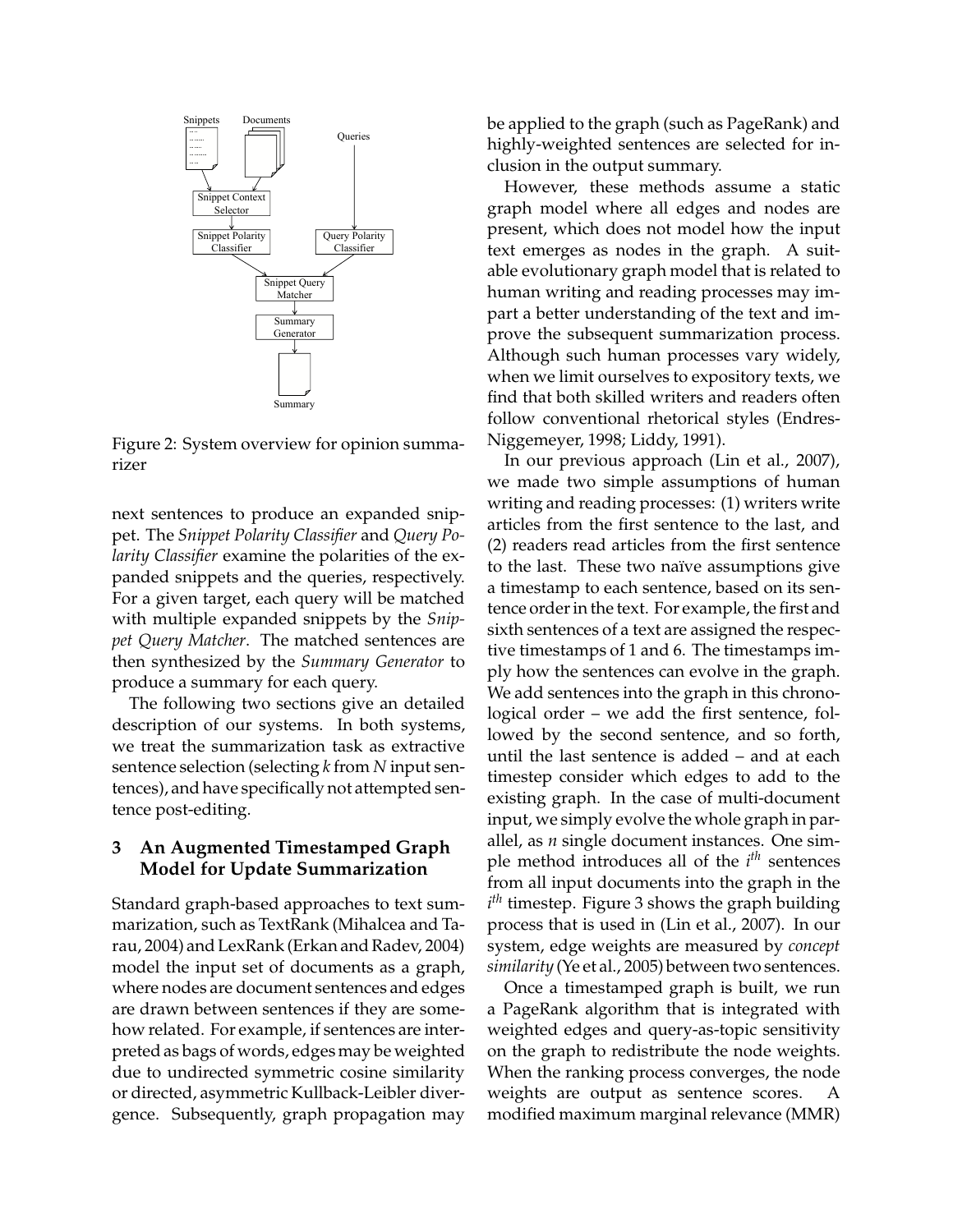Input: **M**, a cluster of m documents relating to a common event; Variables: **i** = index to sentences, initially 1;  $G =$  the timestamped graph, initially empty. Loop:

- 1. Add the *i th* sentence of all documents into **G**. If a document is shorter than *i*, no sentence is added for this document.
- 2. Connect each existing sentence *s*in **G** to **one** other existing sentence in **G** that has the highest concept similarity with *s* and is not previously connected with *s*.
- 3. **if** there are no new sentences to add, break; **else i**++, go to Step 1.

Output: **G**, a timestamped graph.

Figure 3: Pseudocode for a timestamped graph construction algorithm

reranker is then applied to remove redundancy and extract summary sentences.

# **3.1 Tagging Timestamps with Event Ordering**

In our previous work, the human writing and reading processes are approximated by the two naïve assumptions, which result in simply tagging the sentences with timestamps identical to their sentence order in the text. Our motivation was to evolve the text in a way similar to the human reading and writing processes. However, as we are dealing with news articles which often describe the reporting and updating of events, we believe that the actual news events' ordering is a more natural process to approximate the graph evolution process. The key focus of our work in this year's update task was to incorporate event based temporal information into our processes.

There have been many publications devoted to developing temporal awareness and reasoning systems. Sauri et al. (2005) developed a tool to automatically locate and tag all eventreferring expressions in the input text. Mani and Wilson (2000) developed a tool for "recognizing the extents and normalized values of time expressions". Mani et al. (2003) developed a tagger that uses hand-crafted syntactic

and lexical rules to label temporal links among time and event expressions. Tarsqi  $^1$  is a toolkit that is composed of several temporal reasoning tools, including the abovementioned three. It is released as part of the AQUAINT program and fulfills our needs precisely. Tarsqi recognizes and tags event and time expressions using TimeML syntax in input texts, and attempts to infer the temporal ordering of the events within texts. Figures 4, 5 and 6 show a motivating example, in which the Tarsqi toolkit was applied to tag the news article XIN ENG 20060123.0113 with events. The inferred temporal ordering of these events is shown in Figure 5. A forward link from events *ei* to *ej* means that *ei* happened before *ej* in timeline. As our text units are sentences and not events, we ignore the intra-sentential links and extract only the inter-sentential links, which result in the temporal ordering of the example sentences in Figure 6(a). The timestamps of the sentences can then be tagged with the sentence ordering.

- *s*<sup>1</sup> A Turkish court has [dropped]*e*<sup>1</sup> [charges]*e*2 against renowned novelist Orhan Pamuk for [insulting]*e*3 the Turkish identity, local newspaper HUR-RIYET (Freedom) [reported]*e*<sup>4</sup> on Monday.
- *s*2 Pamuk's lawyer has [confirmed]*e*5 the [dismissal]*e*6 of the case.
- *s*3 The Istanbul court's [decision]*e*7 [came]*e*8 after the Justice Ministry [said]*e*9 that the court [had]*e*<sup>10</sup> no authority to [try]*e*<sup>11</sup> him.
- $s_4$  The court had [adjourned]<sub>e12</sub> Pamuk's [trial]<sub>e13</sub> shortly after it [began]<sub>e14</sub> on Dec. 16 and [asked]<sub>e15</sub> the Justice Ministry for a legal opinion on whether he could be [tried]<sub>e16</sub> under a new penal code.
- *s*<sup>5</sup> Best-selling novelist Pamuk, 53, was [charged]*e*<sup>17</sup> with [insulting]*e*<sup>18</sup> the Turkish identity by [saying]<sub>e19</sub> that nobody in Turkey [dared]<sub>e20</sub><br>[mention]<sub>e21</sub> the [killing]<sub>e22</sub> of a million Armenians by the Ottoman Em-<br>pire during World War I. The case has [catched]<sub>e23</sub> international limeli and the European Union has [voiced]*e*<sup>24</sup> grave concerns over it.
- *s*6 The EU [started]*e*25 [talks]*e*26 with Ankara on its entry bid in October.
- *s*7 The [negotiations]*e*27 are [expected]*e*28 to [last]*e*29 at least a decade and the EU demands Turkey to [carry]*e*<sup>30</sup> out wide-ranging [reforms]*e*31.
- *s*<sup>8</sup> Turkey has [rejected]*e*<sup>32</sup> [allegations]*e*<sup>33</sup> of [genocide]*e*<sup>34</sup> against Armenians during World War I.

Figure 4: News report XIN ENG 20060123.0113 in Set D0848H-B with events tagged.

*Temporal Link Extractor*: We first use Tarsqi to perform extraction of events and labeling of the temporal ordering of events, ignoring intra-sentential links and extracting only the temporal ordering of sentences using inter-

<sup>1</sup>http://www.timeml.org/site/tarsqi/toolkit/index.html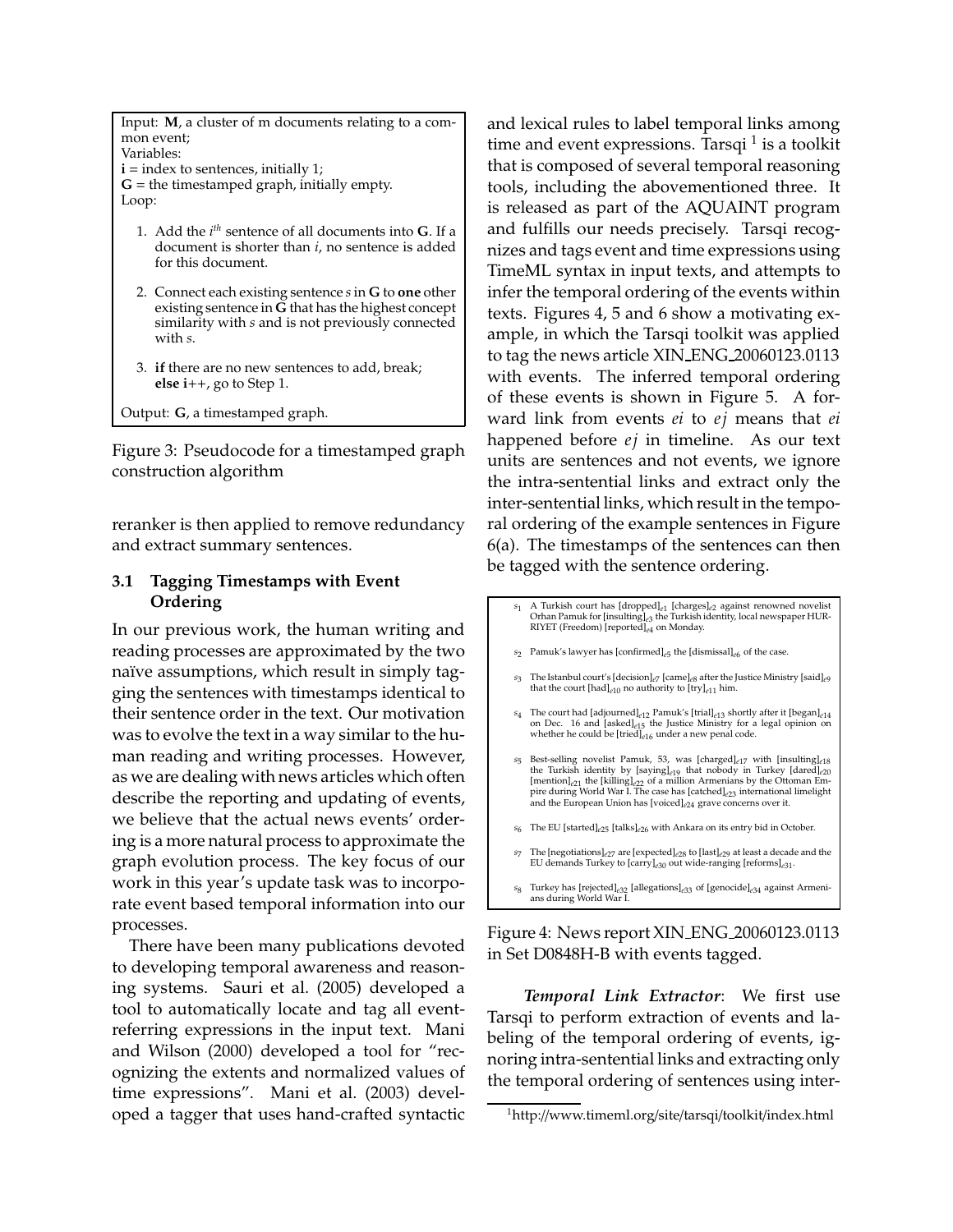

Figure 5: Temporal ordering of events of the news report in Figure 4.



Figure 6: Temporal ordering of sentences extracted from Figure 5.

sentential links. As we are dealing with multiple documents, we first concatenate these documents together by the document timestamps shown in the file names (e.g., 20060123 in XIN ENG 20060123.0113) before the system sends the concatenated document to Tarsqi. As shown in Figure 6(a), the resulting graph often is sparse – forward or backward links between any two consecutive sentences  $s_i$  and  $s_{i+1}$ may not be inferred if supporting evidence is not present. In these cases, we revert back to our default reading and writing model from our previous work and add a forward link from *s<sup>i</sup>* to  $s_{i+1}$  (see Figure 6(b)). Note that a sentence *s<sup>i</sup>* may have links pointing to non-consecutive sentences before and after it.

*Timestamp Tagger*: Using the sentence ordering extracted by the *Temporal Link Extractor*, we run a breadth-first search to tag these sentence with timestamps. Nodes without inlinks are extracted as roots and given a timestamp of 1. Nodes linked to by the roots are given a timestamp of 2. For the example in Figure 6(b), *s*<sup>1</sup> and *s*<sup>4</sup> are roots with timestamp 1. After running a breadth-first-search,  $s_2$ ,  $s_3$  and  $s_5$  are tagged with timestamp 2,  $s_6$  with timestamp 3, *s*<sup>7</sup> with timestamp 4, and *s*<sup>8</sup> with timestamp 5.

The *Graph Constructor*, *Sentence Ranker* and *Sentence Extractor* following the *Timestamp Tagger* are the same as our previous system (Lin et al., 2007).

#### **3.2 Evaluation Results**

The update summarization task provides two document sets for each document cluster. Summarization systems were required to give generic summaries for Set A, and update summaries for Set B on the assumption that users already read documents from Set A.

In total, 58 systems participated in the update summarization task, resulting in a total of 72 submitted system runs. We applied our augmented TSG system on both sets. Table 1 shows our ranking of ROUGE-2 and ROUGE-SU4 for Set A and Set B, as well as an overall ranking AB. The results show that our system did not perform well on Set A. This may be because using temporal information is not helpful in generic summarization, and applying the random walk alone for ranking is not sufficient to extract good summary sentences. However, our system yields a large improvement in ranks when applied to the update summarization task for Set B. This suggests that information extracted from the event ordering is helpful in detecting updates in news reports.

|                        |     | B.  | AB. |
|------------------------|-----|-----|-----|
| ROUBE-2                | -47 | -27 | 41  |
| $ROUGE-SU4 \mid 43$ 28 |     |     |     |

Table 1: Ranking of ROUGE-2 and -SU4 over 72 system runs for individual sets A and B, as well as the overall ranking AB.

#### **4 Mining Opinion Snippet Sentences**

To recap, the opinion summarization pilot examined the problem of "generat[ing] wellorganized, fluent summaries of opinions about specified targets, as found in a set of blog documents", as described by the TAC guidelines. In particular, relevant text snippets from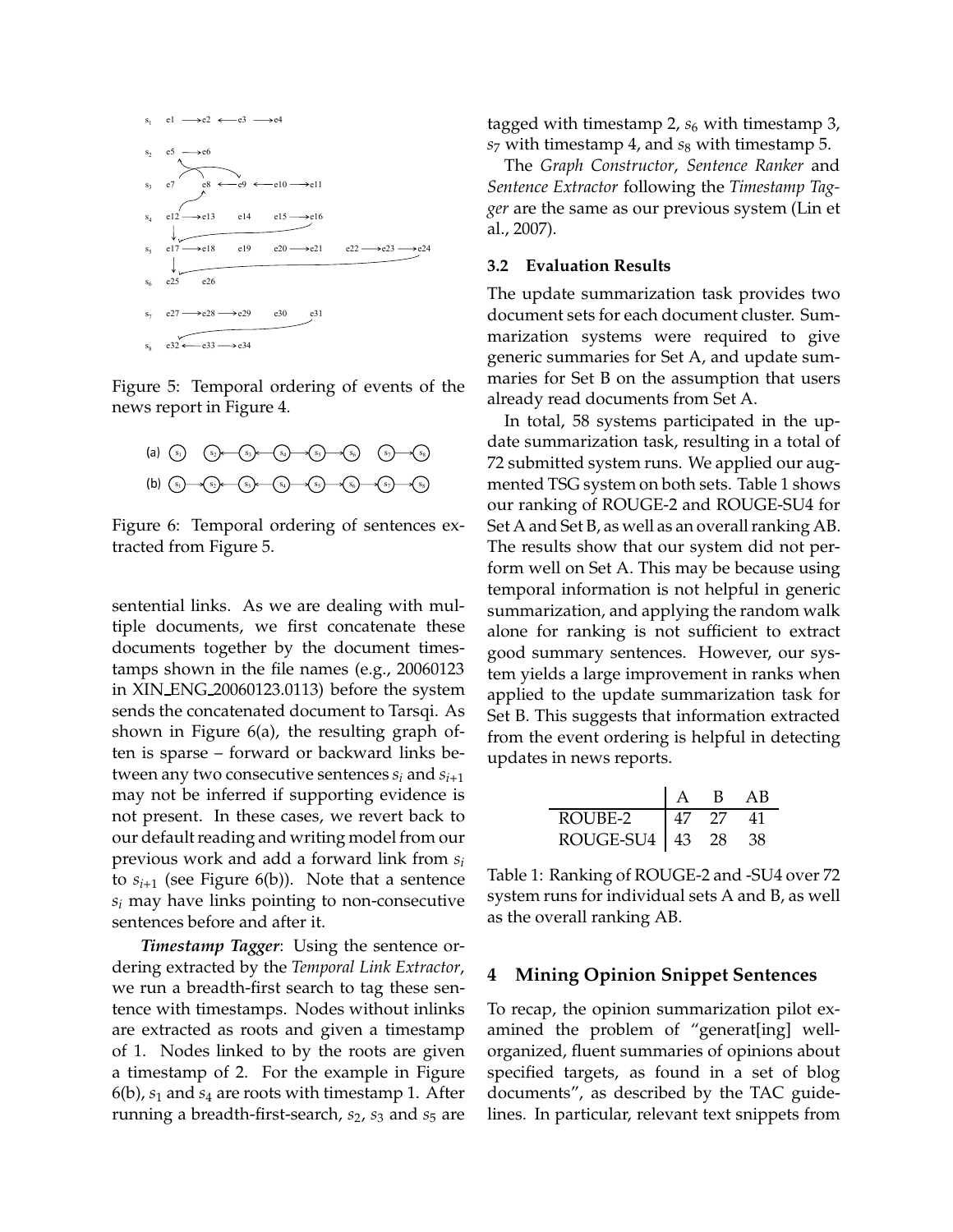documents were provided by NIST, as output from the corresponding question answering (QA) task. The relevant text snippets can be thought of as pinpointing the location of relevant, opinion-oriented information in each input document, but without identifying the semantics of the opinion.

Queries are asking for summarized subjective answers, and snippets may correspond to document sentences that express opinions. Our processing pipeline aims to recover this information and use it in creating the summary. We capitalize on the provided QA snippets as a rich form of input, and process each query according to the following steps:

- 1. Assign polarity to the queries;
- 2. Assign polarity to the provided snippets after suitable expansion;
- 3. Match snippets to queries, based on polarity and similarity; and
- 4. Concatenate the expanded snippets sentences for the matched snippets for a query using simple rules.

We first present an offline subjective term mining process that produces pseudo-sentences consisting of terms with high mutual information, which will be applied in snippet sentence expansion, and a polarity classifier for general sentences, which can classify query sentences as well as snippet sentences.

#### **4.1 O**ffl**ine Term Mining**

Previous work (Kobayashi et al., 2007) noted that opinions on particular topics often revolve around topic-specific aspects. For instance, when evaluating an MP3 player, we may discuss its battery life, voice quality, interface quality, etc. Automatically discovering these aspects for a query would thus be useful in subsequent matching.

Consequently, in preparation for the opinion task, we collected a large number of web pages from prominent opinion and review sites (like *Rate It All* <sup>2</sup> and *Product Review Australia*

 $3$ ). We hypothesize that the term distribution among opinions about the same topic reflects users' common interests. More specifically, terms from reviews/opinions with the same polarity and on identical topics as the sentence under consideration are most relevant. We extract open-class words, such as nouns, verbs, adverbs and adjectives, for which we calculate mutual information for positive and negative opinions under a topic. Those words with low mutual information are removed from the list. We collected two lists of pseudo-sentences consisting of subjective terms with high mutual information from both *Rate It All* and *Product Review Australia* datasets.

**Example:** Under the topic of *Digital-Camera*, we retrieved 1416 distinct reviews from *Product Review Australia* that were distributed over 61,842 distinctive terms in the positive, negative and overall sections of the web site. We find high-frequency terms such as *camera, good, use, great, quality, photo, easy, picture, feature, battery, zoom, price*, etc. Furthermore, we collected adjectives such as *inch, lightweight, ease, e*ff*ective, awesome, powered, superb, fantastic, 10x, super, monitor, simple* that have higher mutual information with positive opinions, whereas adjectives such as *lack, slow, disappoint, noisy, annoy, blurry, poor, flimsy, grainy, working, di*ffi*cult, expensive, sunlight, hate*, have higher mutual information with negative opinions. Note that some of the collected adjectives are not easily associated with positive or negative opinions in any general sense.

## **4.2 Classifying Sentence Polarity**

To classify an input sentence (which can originate from the query or a snippet) as positive or negative, we first tag the input for parts-ofspeech and extract a list of open-class words: nouns, verbs, adverbs and adjectives from it. We then find the polarity scores for these words. The polarity score of the query is the average of its word scores.

**Polarity scores for open-class words:** We utilize a subjectivity lexicon (Wilson et al., 2005)

<sup>2</sup>http://www.rateitall.com

<sup>3</sup>http://www.productreview.com.au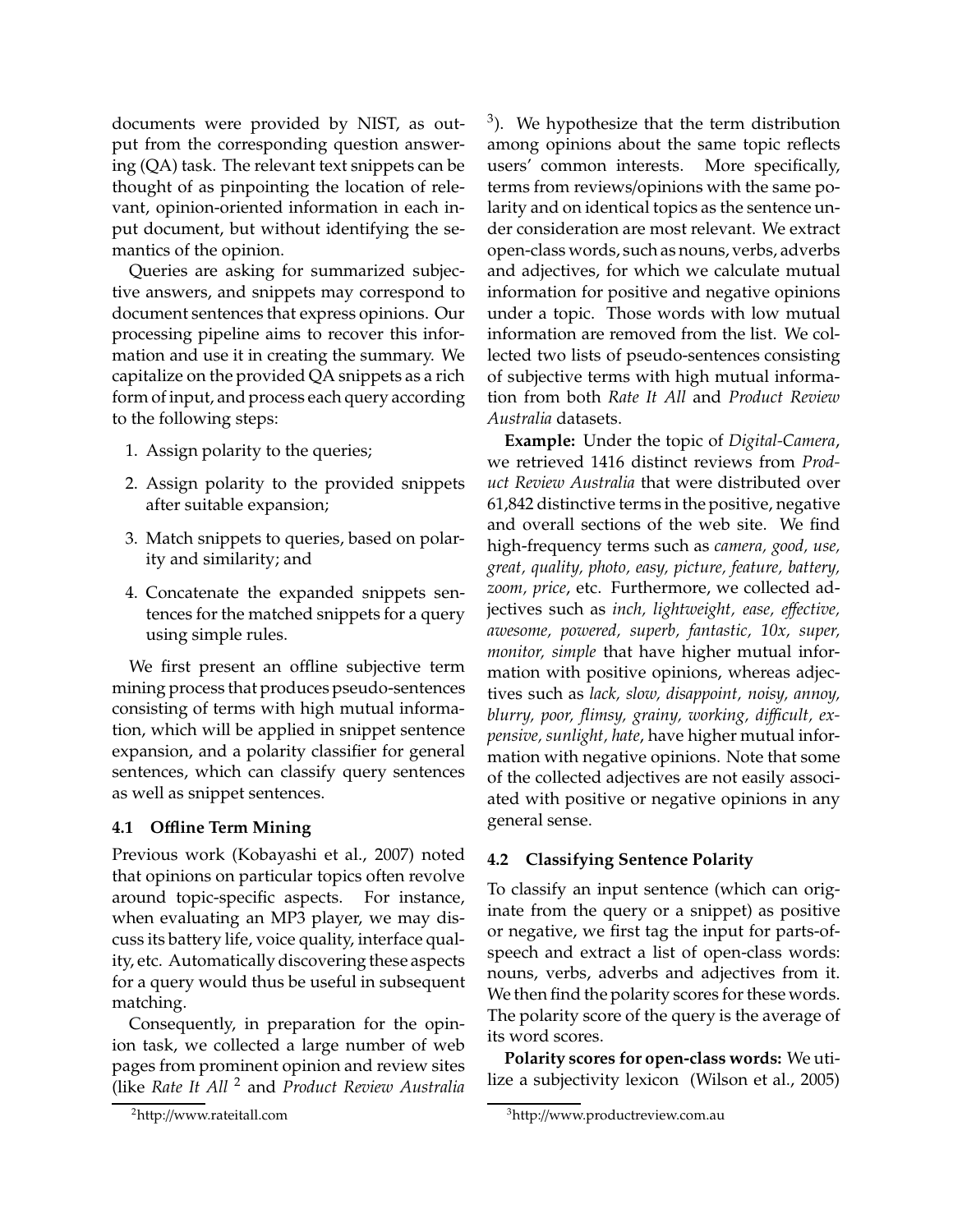to find word polarity. If the word's lemma is present in the subjectivity lexicon, its score is assigned based on the prior polarity available in the lexicon, which can be positive, negative, both, or neutral. A score is assigned based on the value of this attribute: positive gets 0.75, negative gets -0.75, both gets 0.25, and neutral gets 0. In addition, if the word is tagged as weakly subjective, the score is further reduced by 0.25 if it is greater than 0, or increased by -0.25 if it is less than 0. In the case where the word does not appear in the lexicon, we fall back and use WordNet to find synonyms of that word. The polarity score assigned is then the average of non-zero polarity scores of the synonyms.

## **4.3 Classifying Query Polarity**

Our analysis on the sample queries revealed that there are common natural language patterns used in the query formulation. This feature could be accounted for by using dependency parsing. Hence, we utilize Minipar (Lin, 1998) to detect patterns with high frequency. Typical patterns include:

- What [pos/neg] reasons ...?
- What reason(s) (are given) for [pos/neg] opinions ...?
- What reason(s) (are given) for [liking/disliking] ...?
- What [pos/neg] properties of (sth) are [favoured/disfavoured]?
- What make(s)/made people [like/dislike] ...?
- Why do people [like/dislike] ...?

Based on our observations of these typical patterns, we designed a set of linguistic rules to check the polarity of a query by examing opinionated words in the square brackets. If no such pattern is found or the score assigned by our rules is less than 0.5, we back off to use the normal polarity classification for a general sentence as described in Subsection 4.2, or a combination of the two if both scores are less than 0.5. Furthermore, if there is any negation indicated by

cue words or morphemes (e.g., *not*, *n't*, *hardly*), the polarity will be reversed.

# **4.4 Expanding and Classifying Snippet Sentences**

Given a snippet, our system locates the sentence containing this snippet in the document by selecting the sentence with the highest cosine similarity to the snippet. We term the selected sentence as the *snippet sentence*, and attempt to ascertain its sentiment polarity and match it to a query. A good snippet sentence that is eventually chosen to become a summary sentence should: (1) match a query's topic/focus, and (2) have the same polarity as the query.

From a manual analysis of the development data, we believed that extending the snippet sentence to encompass its context is helpful for polarity classification, especially when the original snippet sentence is short. Our system expands a snippet sentence by considering its previous and following sentences, if they exist. The maximum length of this observation window is set to three, resulting in an expanded snippet context of one to three sentences.

We compute a *patternScore* based on the existence of linguistic constructs like adverbials of cause ("because", "as", "due to the fact that", etc.) and effect ("therefore", "so", "consequently", etc.) discovered through simple string matching. For example, if the snippet sentence starts with the conjuctive adverbial "Therefore" or "As such", etc., then the previous sentence is quite likely to contain the reasons for this sentence and hence will be included in the snippet context. Similarly, the next sentence is selected if it is introduced by a conjunctive adverbial like "Furthermore", "Moreover", or "What's more", etc. The *patternScore* is then assigned in the range of 0 and 1 using some hand-crafted rules. We also calculate *rateItAllScore*, which is the similarity of the sentence and the list of sentiment-carrying pseudosentences constructed from the high mutualinformation words extracted offline from our *Rate It All* dataset.

Whether the snippet sentence should extend its previous and (or) next sentence is deter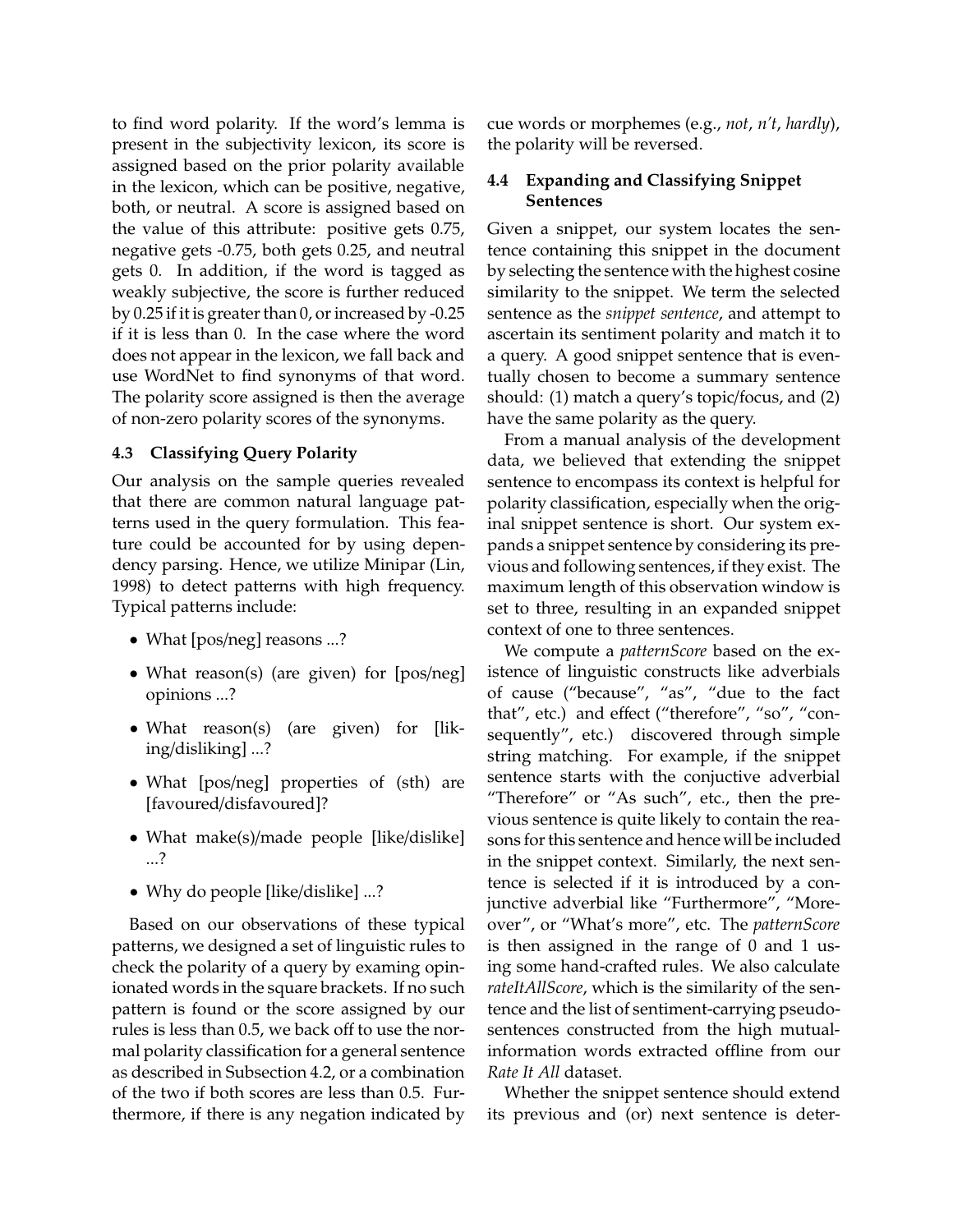mined by a score *s*:

*s* = 0.5 ∗ *patternScore* + 0.5 ∗ *rateItAllScore* (1)

If  $s \geq 0.25$  then that context sentence is added. After the expanded snippet is obtained, its polarity is calculated according to the average polarity among these sentences, where the polarity of a single sentence is calculated by the process in Subsection 4.2.

## **4.5 Assigning Snippets to Queries and Synthesizing Expanded Snippets**

Next, we assign snippets to queries with the same polarity. Note that a target may be associated with more than one query. In the case where multiple queries share the same polarity, we need to decide which query a snippet will be paired with. We calculate the similarity between that snippet and all queries with the same polarity sign and the query most similar is paired with that snippet. For each query and its set of matched snippets, we concatenate the corresponding expanded snippet sentences together, in a simple process that accounts for capitalization, punctuation and line breaks. This final output is then returned as the summary for this query.

## **4.6 Evaluation Results**

In total, 19 teams participated in the opinion summarization task and 36 runs were submitted. We submitted two runs: one with ID 2 and the other 20. Run2 uses the selective snippet expansion with Equation 1, whereas Run20 always includes the two contextual sentences. The result shown in Table 2 indicates that Run2 (ranked fourth in pyramid F-score and third in responsiveness) yields better performance. When the context is selectively included, not only that the snippet's polarity is more accurately assigned (so that the pairing of snippets and their queries are more correct), but the content of the summary is also more grammatical and coherent, as irrelevant sentences have been removed. We feel this result is intuitive as in a blog environment, arguments are usually expressed in a compact form so that they do not span over many sentences. In a nutshell, we believe that for this opinion summarization task, it is importance to construct snippets' context precisely and in doing so, it is better to be conservative rather than liberal.

|                        | Run2     | Run20        |
|------------------------|----------|--------------|
| Used answer snippets   | Yes      | Yes          |
| Pyramid F-score (Rank) | 0.461(4) | 0.329(10)    |
| Grammaticality         | 4.727    | 4.455        |
| Non-redundancy         | 5.455    | 4.909        |
| Structure/Coherence    | 2.955    | 2.5          |
| Fluency/Readability    | 3.909    | 3.273        |
| Responsiveness (Rank)  | 5.318(3) | 4.909<br>(6) |

Table 2: Evaluation results for our two runs.

# **5 Conclusion**

This year our team participated in both TAC 08 summarization tasks. For update summarization, we investigated the impact of incorporating temporal relations among fine-grained events, where we employed Tarsqi toolkit for this purpose. Results are promising: the temporal information extracted by the toolkit were used in the summarization process and much better ROUGE rankings were achieved. This suggests that temporal information can help to identify novel content in news articles and it is feasible to extract such information by automatic systems. We plan to conduct further tests to ascertain whether the gains are systematically due to incorporating such event information.

Opinion summarization starts with opinion recognition. Apart from that, we hypothesized that the contexts of mentions of opinions also play an important role in forming a useful opinion summary. This hypothesis is supported as our baseline opinion summarization system achieved competitive performance – it simply collects sentences that surround mentions of opinions as their contexts. We also showed that terms reflecting people's interests and certain linguistic patterns are good features to select contexts that are correlated with improved summaries. We believe that the associated context detection techniques are potentially appli